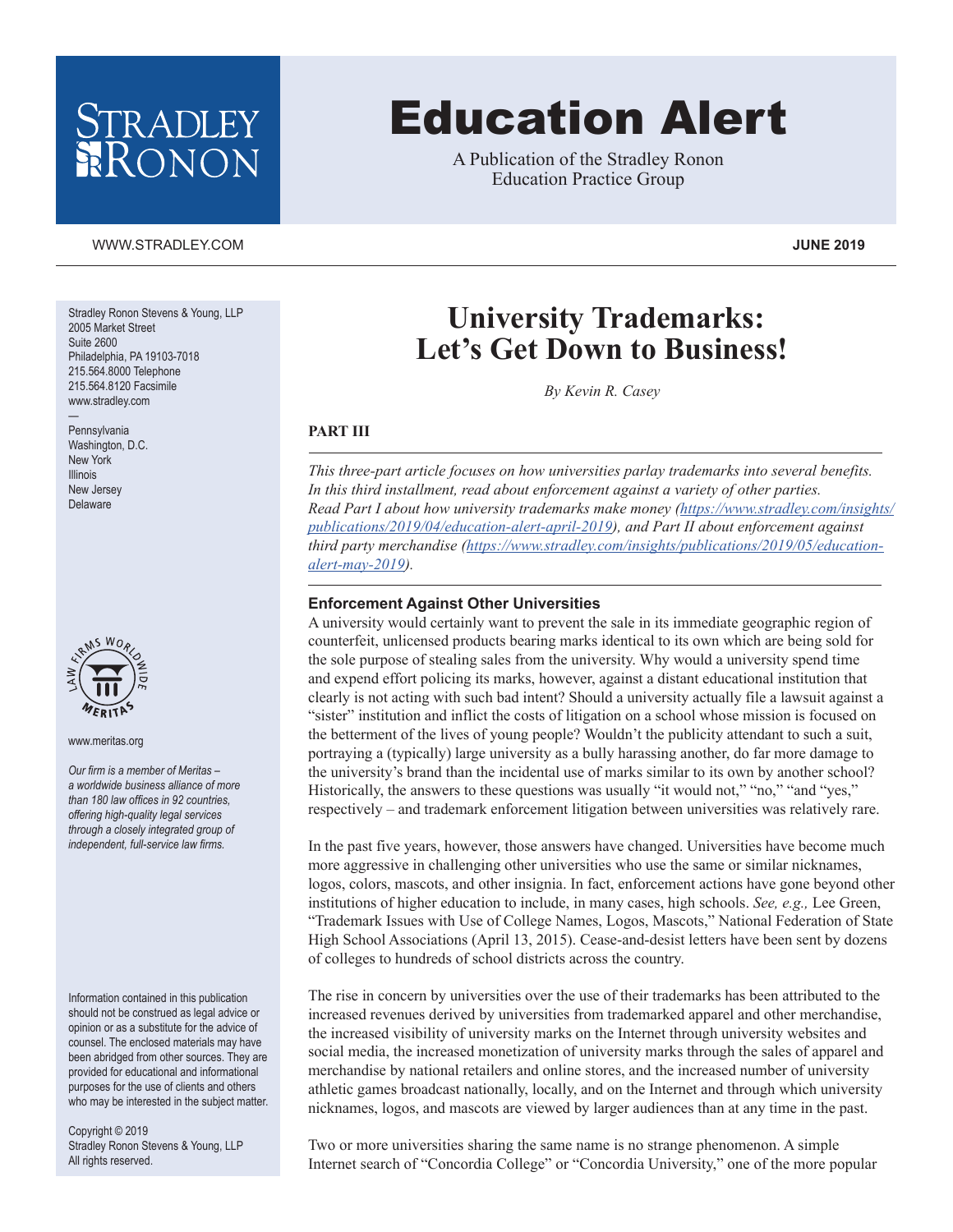college names, reveals a list of more than half a dozen independent institutions. None of the Concordias has filed lawsuits against another for trademark infringement. Recently, however, several trademark infringement disputes have arisen between colleges over their names. Four such cases are summarized below.

- 1. Mount St. Mary's University, located in Emmitsburg, Maryland, sued Mount Saint Mary's University of Los Angeles for trademark infringement, claiming that the California institution was unlawfully using the trademarks and trade names of the East Coast university. Both institutions had coexisted peacefully until recently, but that ended when the California location changed its name from Mount St. Mary's College in January 2015. The parties settled in 2016, with the California school changing its name to "Mount Saint Mary's University, Los Angeles."
- 2. After the Georgia Board of Regents renamed a consolidated university Georgia Regents University, officials at the private Regent University in Virginia sued because they felt the names were too similar. The case was ultimately dropped.
- 3. In November 2016, a Texas federal judge granted a preliminary injunction precluding the Houston College of Law from using its name after the University of Houston Law Center filed a trademark infringement suit. The case settled in March 2017, with the defendant changing its name to South Texas College of Law Houston. The Texas decision was based on the doctrine of initial confusion, which allows for a finding of trademark infringement even if consumer confusion is dispelled by the time the product or service (here, education) is bought. The idea behind the doctrine is that there is value in grabbing a consumer's attention by wrongfully using a trademark. *The Board of Regents of the University of Houston System v. South Texas College of Law,* Case No. 4:16-cv-01839 (S.D. Tex.).
- 4. Also in November 2016, a college called American InterContinental University (AIU) (located in Illinois) filed a preemptive lawsuit after it was threatened with trademark litigation by American University of Washington, D.C. The suit sought a declaratory judgment that AIU's name does not infringe American's trademark rights. *American InterContinental University Inc. v. American University,* Case No. 1:16-cv-10669 (N.D. Ill.). The Illinois court determined, on September 1, 2017, that it did not have personal jurisdiction over American University and, therefore, transferred the case to the U.S. District Court for the District of Columbia. That case was dismissed on December 11, 2017, after the parties reached a settlement agreement.



Courts balance several factors when deciding whether a likelihood of confusion exists between two marks. In *Fla. Int'l Univ. Bd. of Trustees v. Fla. Nat'l Univ., Inc.,* 91 F. Supp. 3d 1265 (S.D. Fla. 2015), *aff'd,* 830 F.3d 1242 (11th Cir. 2016), however, the U.S. Court of Appeals for the Eleventh Circuit's "balance" highlighted one factor. The July 2016 affirmance of the district court's dismissal of Florida International University's (FIU's) trademark lawsuit against Florida National University was rooted in a simple idea: Prospective college students would not accidentally spend tens of thousands of dollars and attend the wrong school because of a similar-sounding name.

Findings that the marks at issue in a suit are "similar in sound and appearance," 830 F.3d at 1260-61; that the parties' respective services are closely related and their promotional channels overlap; and that at least some actual confusion had occurred ordinarily might preclude entry of summary judgment of non-infringement (at least creating a factual dispute concerning the defendant's liability). But both the district court and Ninth Circuit held otherwise in a suit brought by the owner of the Florida International University and FIU marks against a user of the Florida National University and FNU marks.

The Ninth Circuit applied a modified balancing of factors in a suit involving university trademarks. Specifically, the appellate court ruled, "FIU's burden of establishing a likelihood of confusion was higher than usual in this case because, we repeat, potential college students are relatively sophisticated consumers who are unlikely to be easily or meaningfully confused by similar-sounding university names." *Id.* at 1265. Other factors supporting the decision were the relative weakness of the plaintiff's marks, caused by the abundance of other universities with names using the same words and structures, *id.* at 1256-60; differences in the students served by the parties, *id.* at 1261-62; and the motivation underlying the defendant's adoption of its marks, which the court viewed as "not improperly motivated," *id.* at 1263-64. But the Ninth Circuit's opinion repeatedly highlighted one factor as paramount.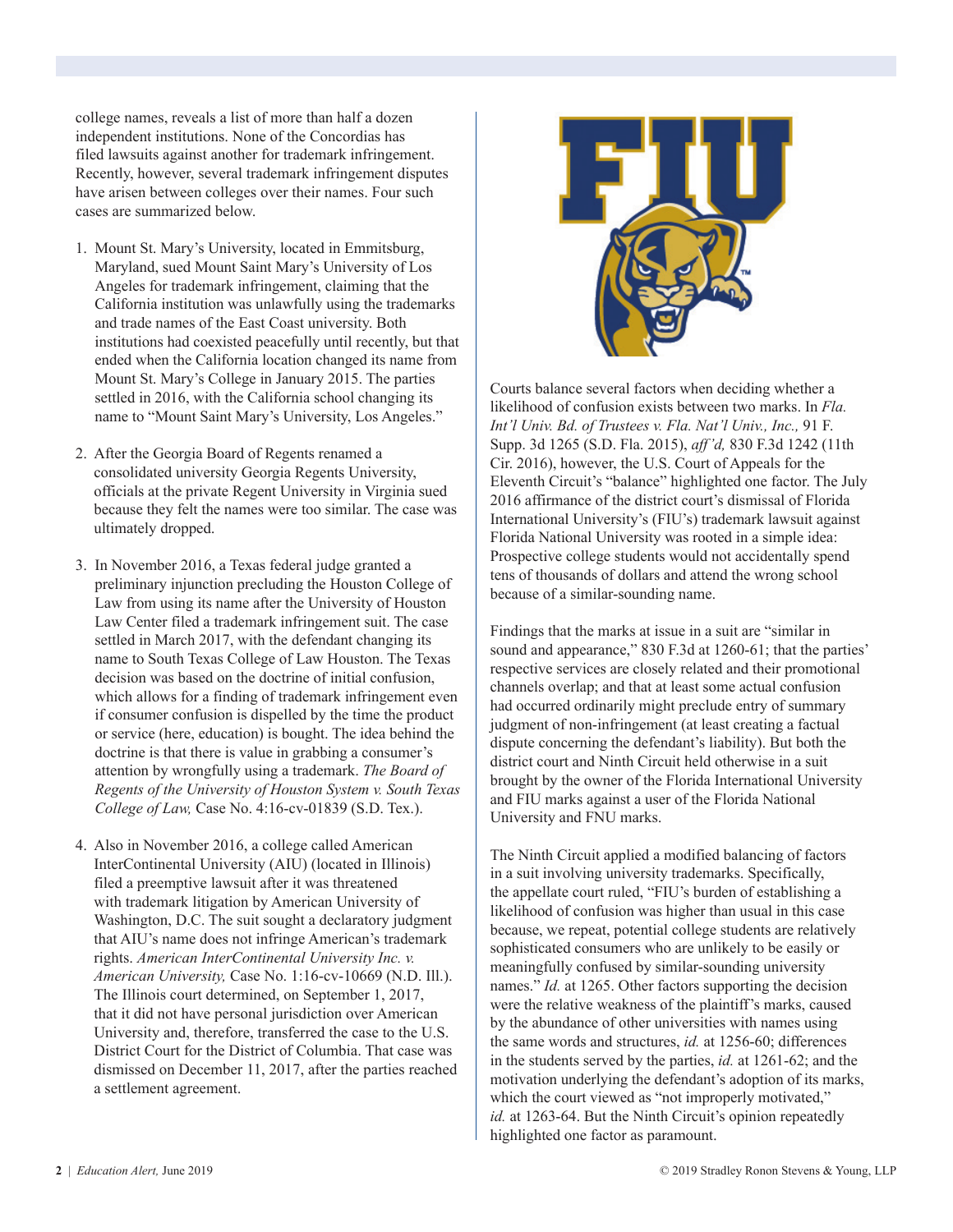Disputes between similarly named universities raise interesting questions of trademark law. A claim of infringement is predicated on the idea that consumers will be confused, but would any prospective student pay tens of thousands of dollars to accidentally attend the wrong college because of a soundalike name? Would not consumers of college and university education services exercise care and skill in selecting a particular school to attend, such that mistake or error due to the particular names used by the schools is not likely? The Eleventh Circuit answered "no" and "yes," respectively, to those questions in the FIU case.

#### **Enforcement Against Related Parties (Fans, Alumni, and Others)**

Short for "fanatic," a "fan" is an enthusiast or devotee who lies somewhere along a spectrum from casual to hard-core. Most (albeit not all) alumni are fans. Universities have some of the most loyal and passionate fans in the world. They love to show their spirit on their shirts, on their cars, at the game, and in their home. Some fans can become overzealous, however, in their use of their favorite university's trademarks.

For example, fans of a university might create an unofficial website devoted to the university and its products and services. Such a "fan site" will almost certainly use the university's trademarks. Universities should watch for content and for suggestions of official endorsement by the university of the site, especially when combined with a domain name or other location on the Internet where the public would naturally seek the university. If the fans do not suggest to site visitors that the university sponsored or endorsed the site, perhaps by unnecessarily emphasizing the university's trademarks, they may avoid infringing. The university might have to take action against the fan site's domain name in addition to its content, however, particularly if the domain name includes the university's trademark.

Not all fan activity is benign and noncommercial. Although few fans manufacture clothing or own retail stores, some actually design and sell unlicensed apparel bearing the trademark of "their" university. As highlighted above, a university risks losing control and perhaps enforceability of its mark if it were to allow fan-designed apparel to proliferate bearing the university's brand. Two recent cases provide examples in which universities enforced their trademark rights against alumni who were using university trademarks on apparel.



On March 21, 2018, the University of Illinois filed suit in Illinois federal court against a Chicago-area alumnus named Theodore "Ted" John O'Malley. In September 2017, Mr. O'Malley began to advertise shirts using the colors orange and blue (the official colors of the University) depicting an image of the former University of Illinois symbol "Chief Illiniwek," portrayed by a student dressed as Chief Illiniwek and taken from a copyrighted image that is owned by the University along with the words "MAKE ILLINOIS GREAT AGAIN." The complaint alleged trademark and copyright infringement, false advertising, trademark dilution, various common law torts, and violations of Illinois consumer protection laws.

The University owns various intellectual property rights to the word "ILLINOIS" and the Chief Illiniwek image from which O'Malley allegedly based the shirts, and claimed that O'Malley's use of the image and the word "Illinois" with the school's colors could lead consumers to mistakenly assume the shirts were sanctioned by the university, particularly because O'Malley "specifically marketed them to, and targeted fans of, the University's sports teams." As of June 20, 2018, the parties arrived at a settlement, in principle, that will resolve this matter completely.

In March 2017, Mr. O'Malley filed an application with the U.S. Patent and Trademark Office (PTO) to register the mark "Make Illinois Great Again." The University opposed, but the opposition was dismissed after O'Malley argued that the trademark is a political statement referring to the "Make America Great Again" Republican political slogan. The First Amendment often provides a defense to intellectual property infringement for political speech.



The University of Arizona (UA) filed an infringement lawsuit against two graduates (and their company) who were selling apparel featuring the school's famous hand gesture, a profane hashtag, and UA's colors. *The Arizona Board of Regents on behalf of The University of Arizona v. Scumdevils, LLC,* Case No. 4:17-cv-00195-LAB (D. Ariz. April 28, 2017). The defendants were doing business primarily online at the website www.Scumdevils.com, which is a disparaging reference to the rival Arizona State University "Sun Devils."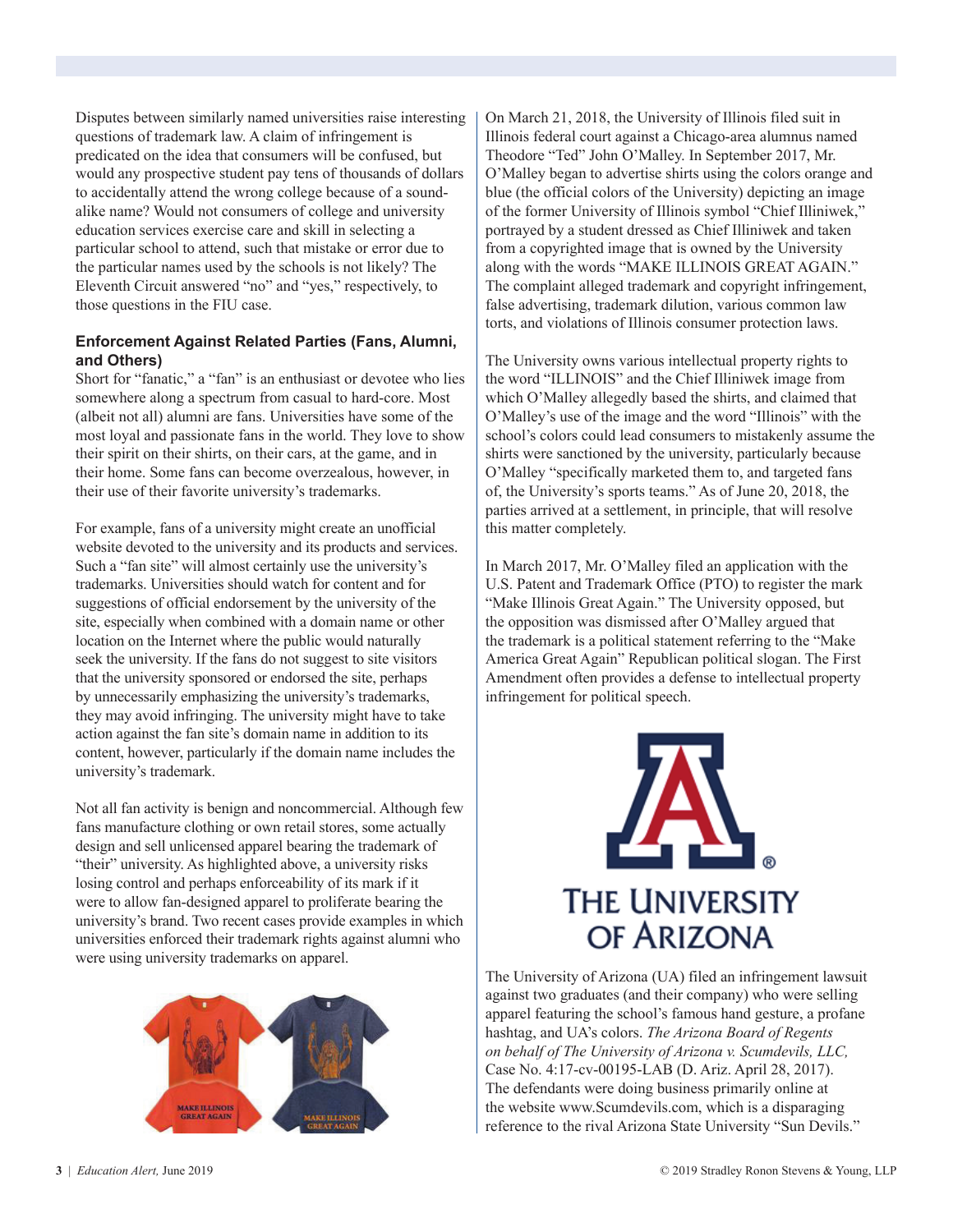Thus, the Scumdevils website offered "brand name apparel with a dual purpose. Show off your pride and support for the UA Wildcats while simultaneously displaying hate towards ASU." The defendants' apparel featured a "WC" hand gesture, a reference to "Wild cats" (a mark that UA registered without the underlined emphasis) that UA fans often perform during games:



"On information and belief, the 'WC' hand gesture was created in 2003 by University of Arizona swimmer Simon Burnett and had been used by students (and student athletes) since that time to refer to the University of Arizona." UA also took exception to Scumdevils' use of "#BTFD" on apparel -- a hashtag that UA fans use on social media as an acronym for "Bear The F\*\*\* Down." UA asserted that the profane hashtag is a reference to its registered and well-known "Bear Down" mark and related cheer. Finally, UA objected to Scumdevils' use on apparel of the UA's "widely recognized combination of bright red and dark blue (i.e., the University's distinctive and source identifying color scheme)." The parties settled, and UA filed a notice of voluntary dismissal of the case on April 3, 2018.

As a trademark owner, the university cannot allow fans to create a website or to sell merchandise on the Internet that appears to be officially sanctioned. Universities certainly must police their marks. As noted above, the consequences of inaction may be severe, including the possibility of abandonment of trademark rights. Nevertheless, the university may need to handle fancreated sites and fan-sold merchandise more gingerly than those created and that sold by a large corporation. At least with respect to certain fan behavior, the university faces a dilemma as a trademark owner: whether to enforce its rights, and, if so, how to avoid alienating its fans (who are often its own students or alumni).

Why not proceed against fans? First, universities risk alienating their most fervent supporters; upset fans can turn against the university. Worse, enforcement actions can create a public relations backlash that is problematic at best and potentially devastating; the media can turn the remainder of the public against the university. Bad press from perfectly reasonable enforcement actions against fans can sour the public against the



*For more information, contact Kevin R. Casey at 610.640.5813 or [kcasey@stradley.com](mailto:kcasey%40stradley.com%20?subject=).*

university, and it is unlikely the media will take the university's side or even give it a fair portrayal. Rather, the university might be an easy target, categorized as a "trademark bully."

The university should develop a balanced strategy for what, if anything, it will do about fan-based activities to minimize the possibility of trademark infringement. One possibility is simply to monitor fan sites and give them wide latitude, provided that they are free of charge, do not attempt to sell merchandise, do not interfere with licensing of the trademarks, and do not appear to be officially sanctioned. Another possibility is to engage the fans and strive for cooperation, provide content, and build up goodwill in exchange for making clear that the content is fancreated and not created by the university.

The trademark owner's standard cease and desist letter might be sent by a lawyer accusing a fan of violating the university's trademark rights, and demanding that the site be taken down or that the domain name be changed or that sales of merchandise stop and that all trademarks and references to the university be removed. The standard letter might conclude by suggesting that the university will file suit if the fan fails to comply with its demands in two weeks. Universities might want to avoid this approach with respect to fans: such a letter addresses the fan a criminal.

A better approach might be to send a more informal email initially or place a courteous telephone call, neither of which should be condescending or threatening. Even more effective might be to send a friendly and conversational letter that explains in simple language why the trademark needs to be protected. The letter might state that the university appreciates all of the time the fans have put into the site or sales, but explain clearly why the site or merchandise is confusing and describe why this confusion matters to the university and the public. The letter should explain that under law, universities are obligated to prevent misuse of their trademarks; otherwise, the university risks losing exclusive rights to them. For fan-created apparel and other merchandise, the letter might explain that fans need a license from the trademark owner to sell branded merchandise and provide contact information should the fan like to explore becoming a licensee. See generally Anne Gilson LaLonde & Jerome Gilson, But I'm Your Biggest Fan! Handling Trademark Problems Posed by Fan Created Content (Matthew Bender & Company, Inc. 2009).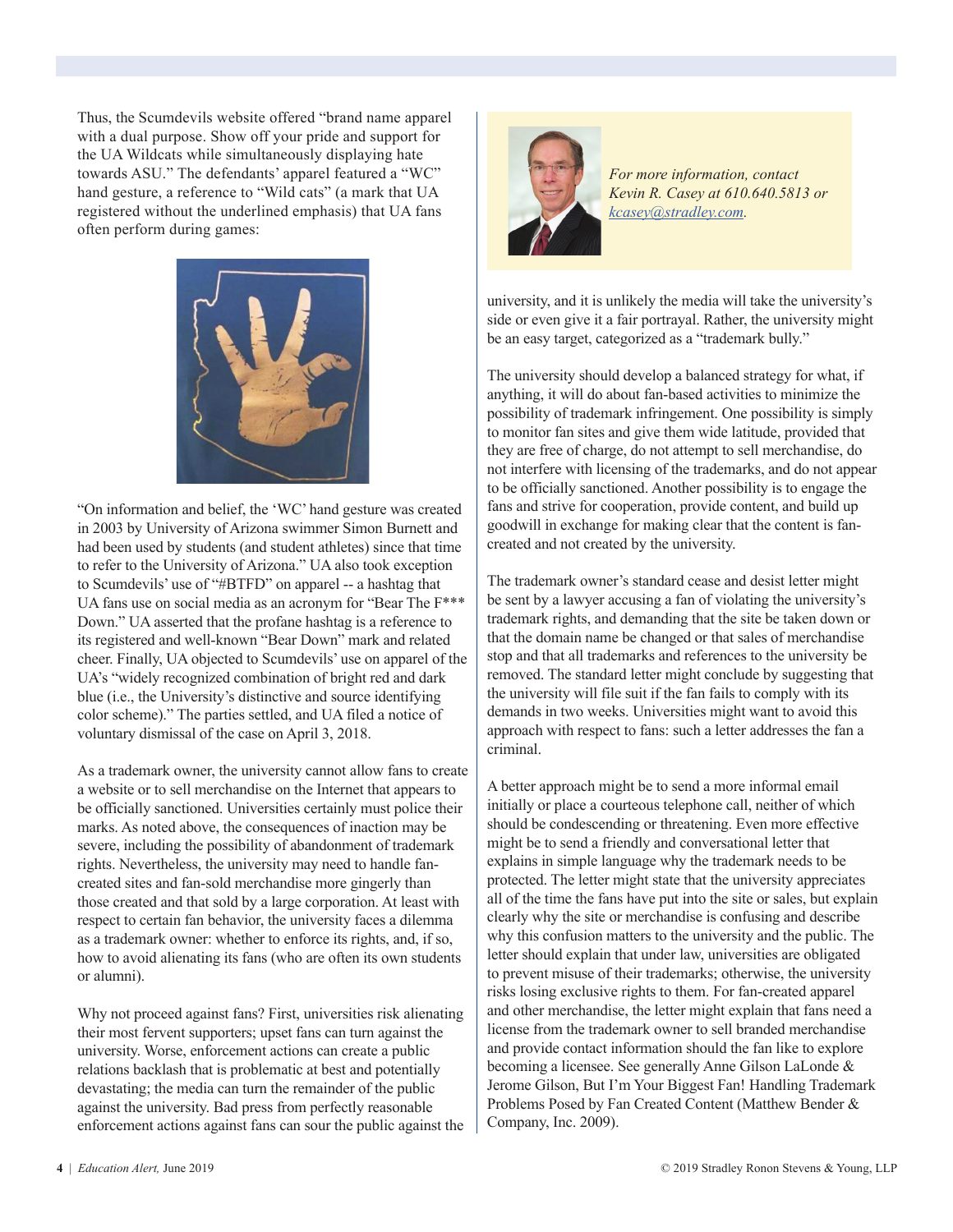#### **Enforcement Against "Gripe" Websites**

A gripe website is a type of website that criticizes, complains about, or mocks a certain person, place, corporation, or institution (e.g., a university). Such websites are also called "sucks," protest, or complaint sites. Such negative opinions are usually posted about universities by unhappy students or alumni, disgruntled former employees, or other discontented individuals who feel somehow wronged by the particular university.

The Internet provides an open and public platform for voicing opinions in newsgroups, blogs, and other interactive websites. A nominal fee and simple registration procedure will confer upon the cybergriper the domain name (the unique on-line identifier of a website such as "stradley.com") of choice, which is generally identical to the university's trademark, a slight variation on the university's trademark, or the university's trademark suffixed with a pejorative term such as "sucks." Therefore, anyone, even of modest means, can reach a global audience via a gripe website. With increasing frequency, proactive critics are creating dedicated gripe sites to attack targeted universities.

A university targeted by a gripe site clearly has a cause for concern from a public relations standpoint, and may also have a legal cause of action. For example, the university might challenge the unauthorized use of its trademark in a domain name under trademark infringement law. On the other hand, the cybergriper may have a number of defenses, including First Amendment freedom of speech, that protect its choice of domain name and the negative content of the gripe site. Two sample cases outline some of the issues and how courts address them.

Consider first the case of a disgruntled Savannah College of Art and Design (SCAD) employee, Philippe Houeix, who created websites critical of SCAD, including www.scad. info and www.scad-and-us.info, two days after he resigned and suggested that the sites stood for "Share, Communicate, Announce, Disclose." SCAD had obtained from the PTO Registration No. 2,686,644 for its SCAD mark for education services, and Houeix clearly used the college's trademarked "SCAD" acronym in his gripe site domain names. SCAD sued its former employee for trademark infringement, unfair competition, and trademark dilution in federal district court. In *Savannah College of Art and Design, Inc. v. Houeix,* 369 F. Supp. 2d 929 (S.D. Ohio 2004), the court found for Houeix because SCAD did not show that use of the marks constituted "commercial use" in connection with the advertising or sale of goods and services and there was very little evidence of likely confusion.

The second example case involved Dr. William Felsher, a French professor at the University of Evansville who was terminated in 1991. Apparently upset, Dr. Felsher took aim at three University of Evansville employees: its President, Dr. James S. Vinson; its Vice President for Academic Affairs, Dr. Greiner; and its Dean of the College of Arts and Sciences, Dr. Colter. He created e-mail accounts and websites that included the target employee's initials, last name, and the letters "UE" (an acronym for University of Evansville), such as jsvinsonue@aol.com; sent e-mail from the accounts nominating the employees for various positions at other institutions; and referred the reader to websites that Felsher created which contained materials critical of the three employees. The e-mail accounts were created in such a way that recipients of e-mail from the accounts would believe the mail came from one of the employees. In *Felsher v. University of Evansville,* 755 N.E.2d 589 (Sup. Ct. Ind. 2001), the Supreme Court of Indiana held that Felsher had violated the privacy rights of the three University of Evansville employees and enjoined him from engaging in such conduct in the future. The Supreme Court refused to hold, however, that Felsher had also violated the privacy rights of the University of Evansville on the ground that a university does not possess a right to privacy. The court also stated that the University may be able to obtain redress for any misuse of its name by asserting claims under other theories, such as unfair competition, which had not yet been plead.

In specific cases of cybersquatting (also known as "cyberpiracy" or "domain name hijacking"), which is an Internet phenomenon whereby individuals register domain names in violation of the rights of trademark owners, the university might invoke the Anticybersquatting Consumer Protection Act (ACPA), 15 U.S.C. § 1125(d). Congress adopted the ACPA in 1999 expressly to give courts a preferred alternative to stretching traditional trademark law when addressing cybersquatting cases. The ACPA created a cause of action for registering, trafficking in, or using a domain name confusingly similar to, or dilutive of, a trademark. An important obstacle to plaintiff trademark owners in ACPA cases is that they must prove the defendant domain name registrant had a bad faith intent to profit from the mark (typically, by registering an Internet domain name containing another's trademark with no intention of creating a legitimate website, but instead planning to sell the domain name to the trademark owner or a third party). The ACPA does not prevent the fair use of trademarks or any use protected by the First Amendment, which typically includes gripe sites, per 15 U.S.C. § 1125(d)(1)(B)(ii).

In summary, traditional adversarial court proceedings against gripe sites might or might not succeed. Such proceedings are not only uncertain, they are long and costly. A university could instead consider a faster and less expensive administrative action against the cybergriper under the Uniform Domain Name Dispute Resolution Policy (UDRP). The UDRP provides for an expedited arbitration procedure for clear cases of abusive registrations and use of domain